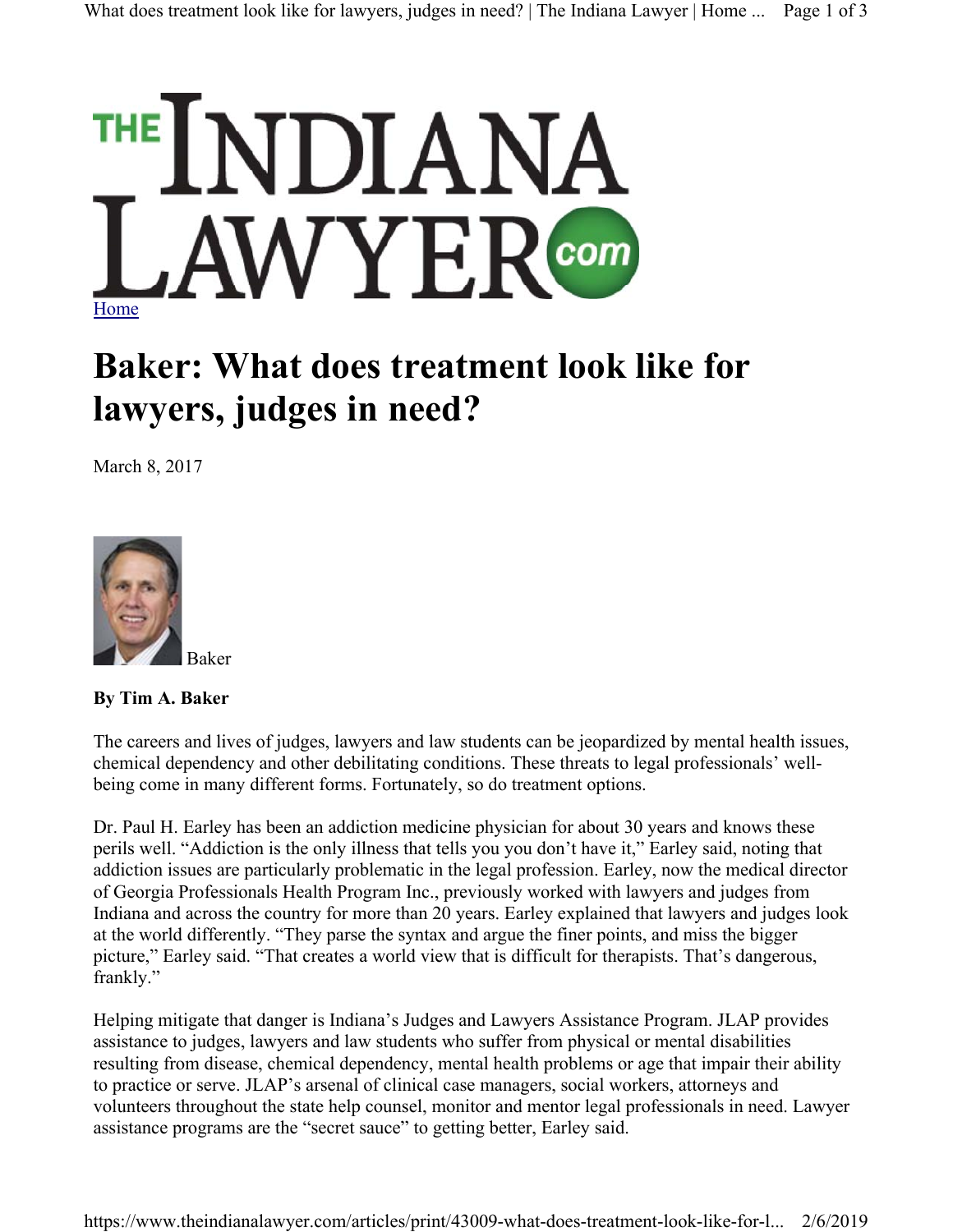Terry Harrell, the executive director of Indiana's JLAP since 2002, is keenly aware of the varying treatment options that make up this secret sauce. Typically, treatment involves some type of outpatient therapy, which is most likely to be covered, at least in part, by insurance. Harrell said that it is common for someone to call JLAP, in confidence, for an assessment by a JLAP staff member, which then results in a referral to a health professional for a more formal assessment.

Kathleen Vogler has performed many such assessments. Vogler has been a clinical psychologist for about 20 years and often works with JLAP referrals. Vogler explained that for most therapists, the beginning point is an outpatient assessment session. During this session, the therapist works with the client to identify goals for treatment. Goals may include improving coping, recognizing mood and intensity, mindfulness, and substance avoidance. "We want to help them relax their body and clear their mind so they can think better," Vogler said.

Vogler said that the length of treatment varies. If a client comes to her through an employer's Employee Assistance Program, typically no more than three sessions are involved. EAPs often will not pay for additional treatment, so the focus is on a specific problem. Other clients come to Vogler by way of a referral. In those instances, the length of treatment depends on the goals. If a client is having difficulties with anxiety, she will help them learn how to relax and realistically assess danger. In these situations, it is not unusual for clients to attend five to 10 sessions. As things get better, treatment may stop. If there is a flare-up, clients can come back "for a tune up," Vogler said. Under this model, treatment can last for a year or so, but it is not continuous.

JLAP has a treatment fund that provides money to assist individuals with the cost of treatment. Repayment to the fund is expected. Harrell related a circumstance in which a long-term client had problems with anxiety and depression. He needed a new, more expensive therapist. The JLAP treatment fund helped defray the costs. As a result, "He has made such huge strides," Harrell said. "Everything is turning around for this person."

While outpatient therapy is the most common form of treatment, it is only one of many options. Harrell explained that a slightly more robust option is intensive outpatient treatment. This involves the patient living at home, but treatment varies from a couple of hours a day to a couple of hours a week. Clients needing even more care have the option of a Partial Hospitalization Program, which involves living at home but going to treatment from 9 a.m. to 5 p.m. Monday through Friday.

A more serious situation may require residential treatment, in which the patient stays at a treatment facility, but is not on lockdown status, Harrell said. Such treatment is usually in a very nice setting. Such facilities are located throughout the country and allow for intense treatment while getting the patient away from stressors and distractions. Residential treatment may transition to the patient leaving the facility for a night. Residential treatment can be very effective, Harrell said, but also quite expensive, from \$15,000 to \$20,000 per month on the low end to deluxe treatment costing \$90,000 per month. Such treatment typically lasts 30 to 90 days.

The most intensive and restrictive care is inpatient treatment in a locked facility. This type of treatment is designed to keep the patient safe, such as in the case of someone who is suicidal. As Earley put it, "The more severe the illness, the more aggressive the treatment."

Treatment is full of misconceptions, as well as pitfalls, according to Abby Medcalf, a psychologist in Berkeley, California, who has worked with judges for many years. One big misconception is that